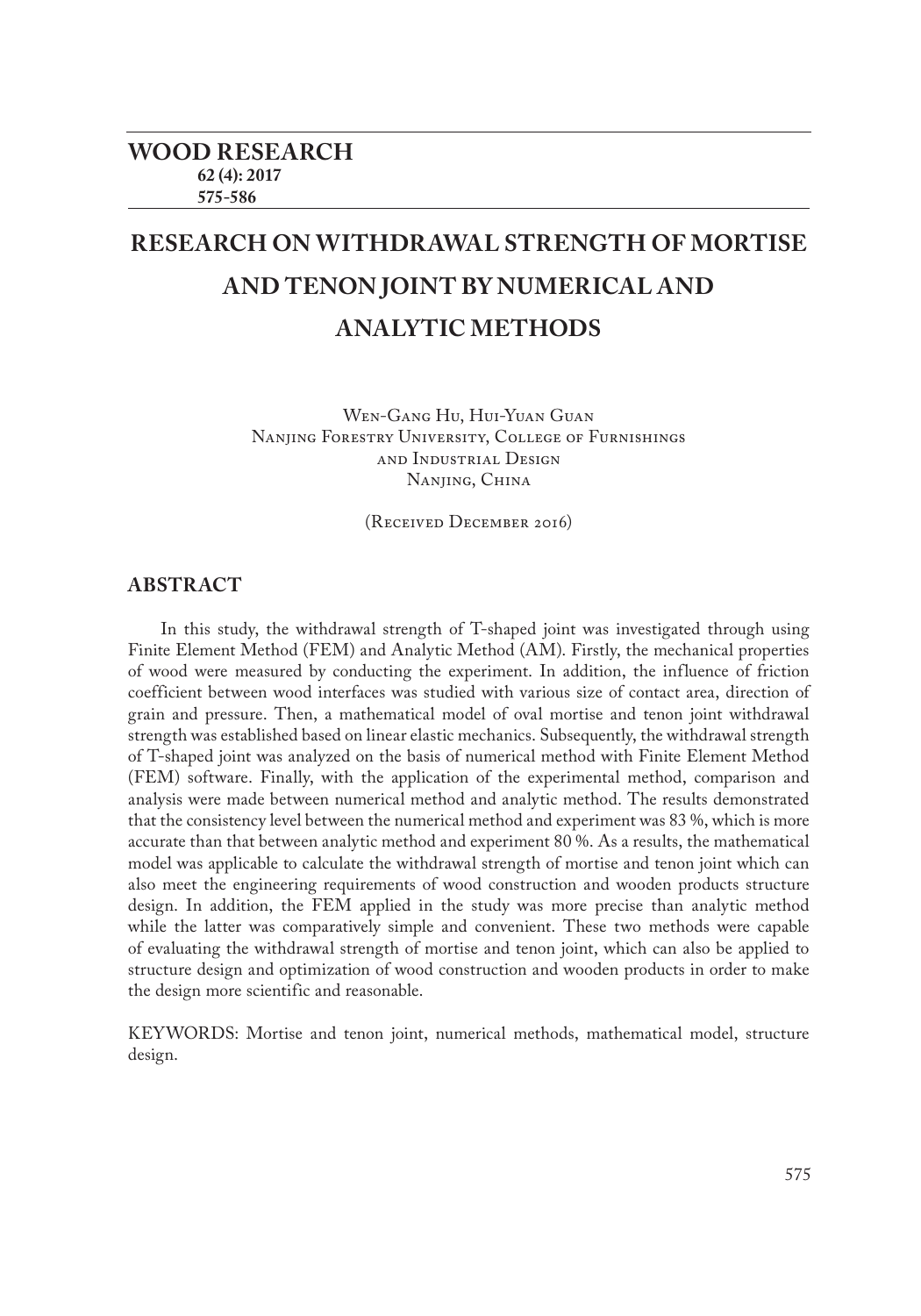## **INTRODUCTION**

As a traditional joint connecting the wooden members, mortise and tenon joints have been widely used in solid wood furniture as well as other wood-frame constructions. Oval and tangential tenon refer to two kinds of common types, which had been extensively investigated in factors influencing the strength of joints, such as scales of mortise and tenon, shape of tenon, adhesive quantity and choice of fit between tenon sides and mortise walls applied in construction of joints, (Smardzewski 2002, Kasal et al. 2015). Admittedly, although the strength of component was enough to carry the load that furniture bear, joint failure had the capability to lead to reducing the strength of the whole structure of furniture. Therefore, it is significantly important to make safe scientific designs of the joints for each component (Smardzewski 2002, 2015b). Even though a universally accepted design formula that calculating the joint strength has not been developed, some useful studies concerning it have still been conducted.

For a long time, Finite Element Methods (FEM) has been being popular among scholars with its widely application in engineering. However, the application in analyzing the mechanical behavior of solid wood mortise and tenon was quite few. Generally speaking, following problems were existed. Firstly, about the material mechanical properties, some studies (Kaygin et al. 2016, Yorur and Uysal 2016) took the wood as isotropic material, which was not able to reflect the anisotropic of wood as generally known. Secondly, other researches (Gavronski 2006, Çolakoglu et al. 2012) considered this point, while taking the joint as rigid, which was not consistent with mortise and tenon joint. Thirdly, although remain studies covered the points above, a reasonable Finite Element Model has not been estublished. Many models (Smardzewski 2004, Prekrat 2010, Kasal et al. 2016) were established based on some hypothesis that the mortise and tenon was clearance fit and the gap was 0.1 mm, which was not consistent with production practice.

The problems mainly concentrated on the joint properties including the selection of fit and the glue-line, However, few studies had been done to determine them. Džinčić and Skakic (2012) investigated the influence of fit on the oval mortise and tenon joint, and found that the strain between mortise and tenon was elastic strain. Furthermore, Džinčić and Živanić (2014) studied the influence of fit on the distribution of glue in oval mortis and tenon joint, the results suggested that for all samples with the gap, the average thickness of the glue layer in the gap amounted to 0.095 mm, and glued line was not interrupted along entire length of joint. By contrast, in joint with overlap fit there is no presence of pure glue.

This study did not solve all problems mentioned above, while focused on the withdrawal force of mortise and tenon based on the friction properties between them. The numerical method and analytic method were used to analyze the withdrawal strength of the joint with interference fit. At first, the mechanical properties of material were measured through carrying out experiment with the corresponding standard, and the friction coefficient of contact surfaces was also studied. Then, a mathematical model of analyzing the strength of joint was established under the hypothesis of linear elastic mechanics. In addition, the numerical method was applied to analyze the strength of mortise and tenon joint. Finally, an experiment was conducted with T-shaped specimens, and the results of the mathematical method and the numerical methods were compared with the experiment. It can be concluded that the numerical and the analytic methods were able to calculate the withdrawal strength of mortise and tenon joint, which can also be applied to design wood structure furniture as well as other wood construction. Withdrawal strength of mortise and tenon joint imposed a significant role in the whole strength of furniture, so it would become more effective in furniture structure design if the withdrawal force was predicted.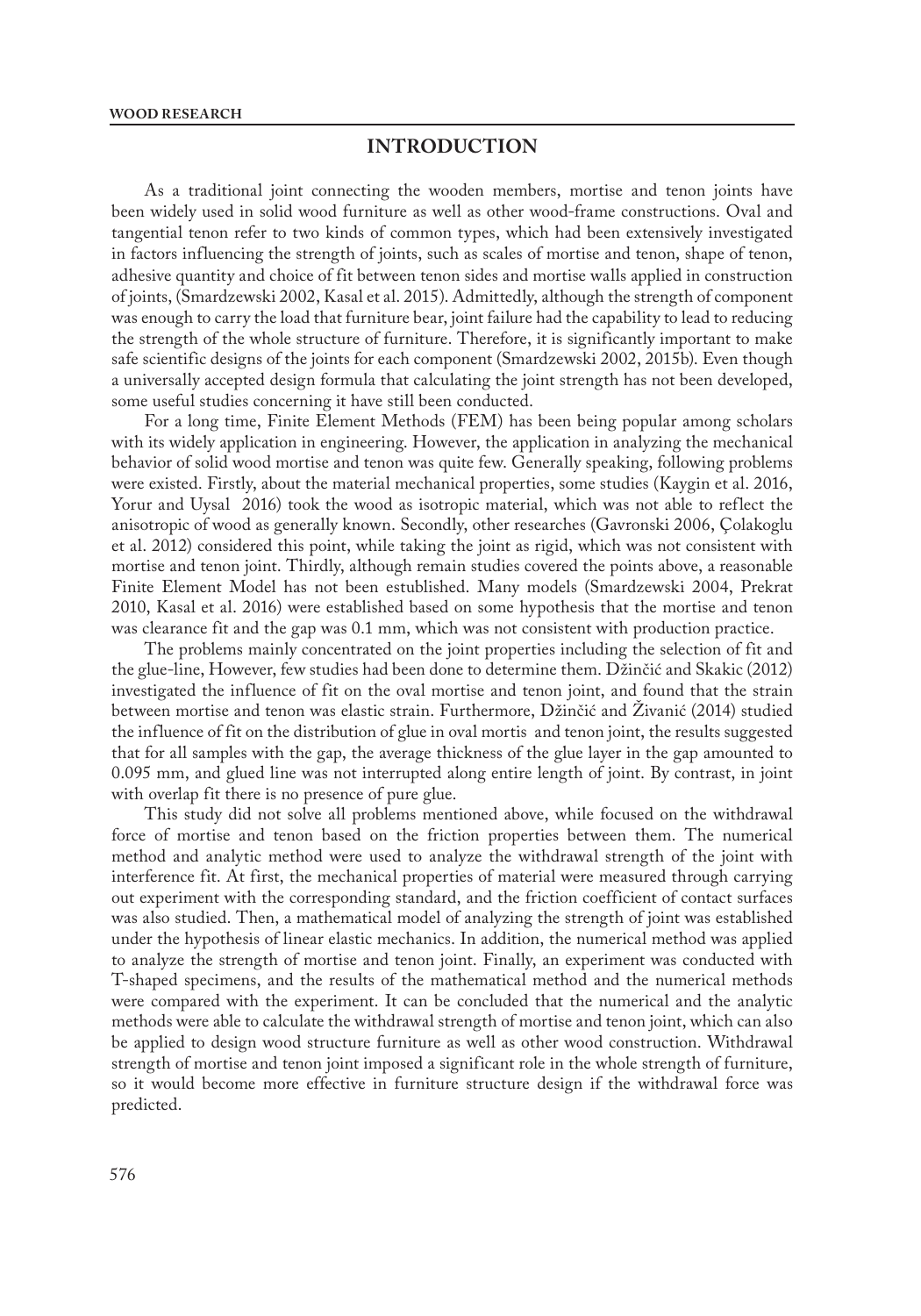## **MATERIAL AND METHODS**

#### **Test materials**

All of specimens were made with beech (*Zelkovaserrata* (*Thunb*.) Makino), bought from local commercial supplier. All physical and mechanical parameters of the wood were measured by carefully conducting experiment in accordance with ASTM D 4442 (2001) and ASTM D  $143-94(2000)$ , respectively. The average density was  $0.69$  g $cm^{-3}$ , and the moisture content of wood was conditioned to and held at 12 % before and during experiment.

#### **Description of specimens**

The sizes of specimens measuring the mechanical properties of beech and positions pasted the gauge were shown in Fig. 1. Specimen (a) was used to test EL, VLR and VLT, specimen (b) was applied to measure ER and VRT, ET and GRT were measured based on specimen (c) and specimen (d) respectively.



*Fig. 1: Specimens measuring mechanical properties of beech.*

The specimens measuring the friction coefficient were presented in Fig. 2. With different grain directions, six pairs of contact surfaces were considered, and the sizes of specimen 1 varied from  $25 \times 25$  mm,  $25 \times 35$  mm to  $35 \times 35$  mm respectively with the sizes of specimen 2 being 70 x 35 x 18 mm invariably. Special attention must be paid to the grains and processing path of contact surfaces, which should be consistent with that of mortise and tenon. Besides, the processing path of contact pair R1 was presented in Fig. 3, and other contact pairs were similar to it.



*Fig.2: The specimens of different contact pairs.*



*Fig.3: The processing path (b) of specimen.*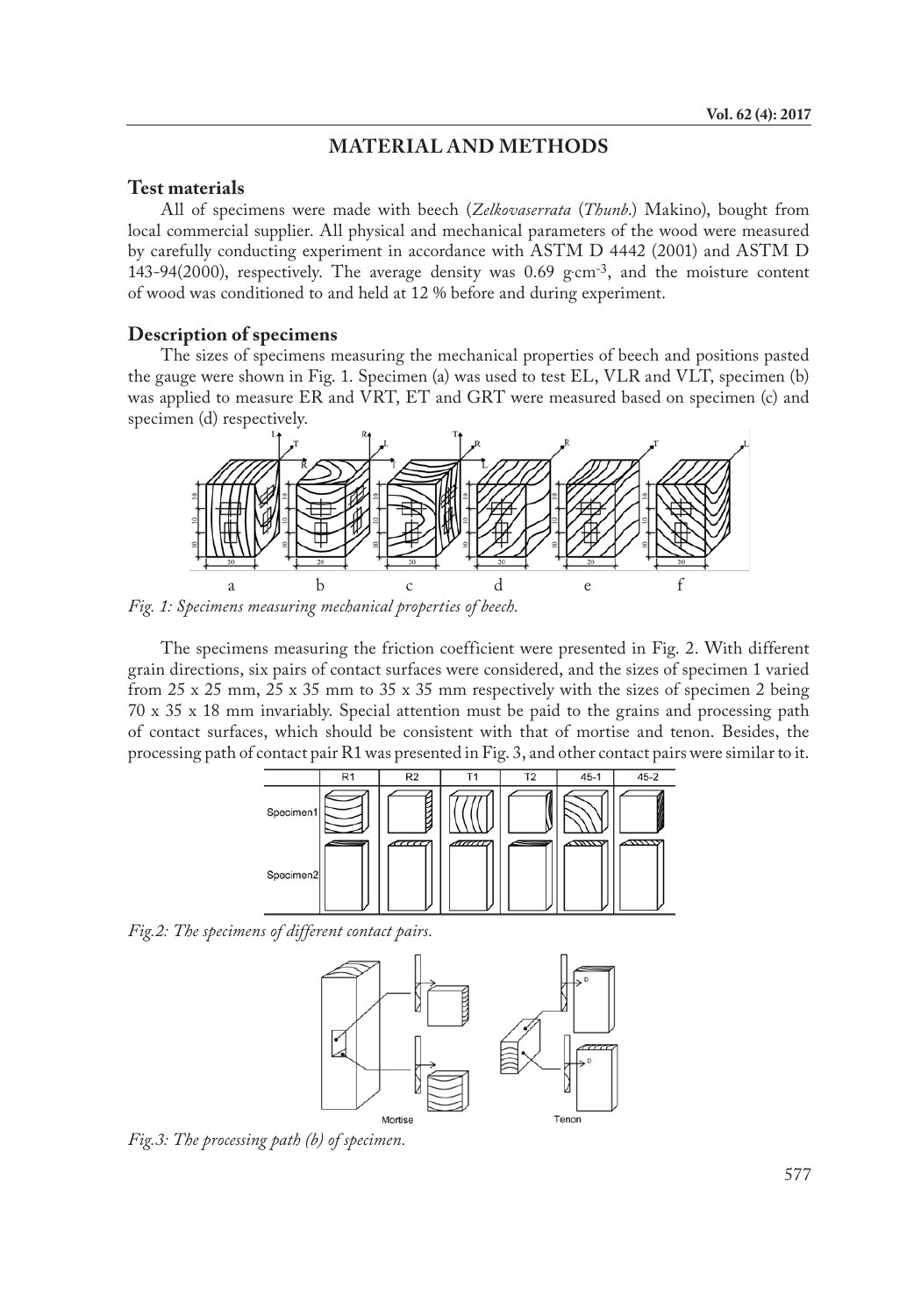#### **WOOD RESEARCH**

The T-shaped specimens were constructed of oval mortise and tenon and its detailed size was shown in Fig. 4. Besides, the grain direction of leg and rail cross section were all radical, and the curved surfaces of oval mortise and tenon was 0.12 mm interference fit and flat surfaces were 0.2 mm clearance fit respectively.

All the above specimens were machined by WPC Computer Numerical Control (CNC) machine of Yuan Li with the accuracy of 0.01 mm (Shanghai, China), and the scale of them was measured based on vernier caliper.



*Fig. 4: Size of T-shaped specimen and joint.* 

#### **Test methods**

Through using TDS-530 static data acquisition instrument (TML, Japan), the elastic constants of beech (*Zelkovaserrata* (Thunb.)Makino) were measured, which possessed high accuracy and stability in fast sampling. The elastic modulus and Poisson ratio was tested by conducting compression test, and shear modulus were measured with three points bending test with different spans (Divos et al. 1998).

The friction coefficient of mortise and tenon was measured based on Coulomb Friction Theory with the equipment , as shown in Fig. 5. The loading interface was connected with the universal testing machine, and the force was transformed from vertical to horizontal through the pulley and steel wire which was tied to specimens 1, and then it moved on specimen 2. In addition, the formula of calculating the friction coefficient is like Eq. 1, and each level of every group was tested for 10 times, and the average can be obtained.



*Fig. 5: Equipment of measuring friction coefficient between mortise and tenon.*

$$
\mu = \frac{F \ast p}{(m_1 + m_2)g} \tag{1}
$$

where: F - maximum force measured by machine,

*p* - efficiency of the pulley,

- $m_1$ ,  $m_2$  weight of specimen 1 and specimen 2 respectively,
- g acceleration of gravity.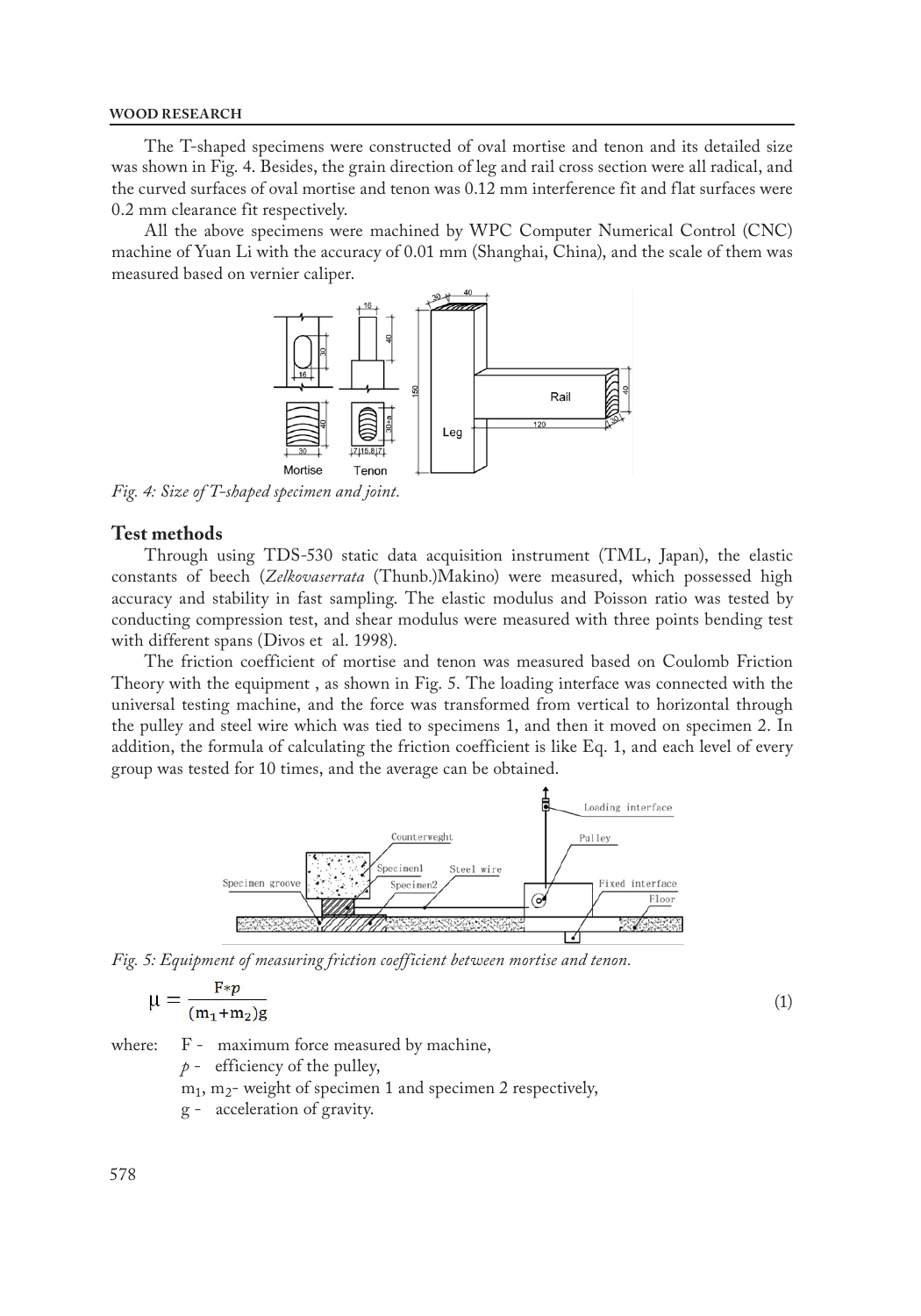Withdrawal force of joints were conducted on a 20 KN capacity universal testing machine (SHIMADZU 2012, Japan) at a rate of 10 mm. min-1 under static loading.

The test was repeated 20 times, and the schematic diagram of the test was presented in Fig. 6.



*Fig. 6: Schematic diagram of Pull-out test.*

# **RESULTS AND DISCUSSION**

## **Results of experiment**

In this study, elasticity and plasticity of material and friction coefficient between mortise and tenon were taken into consideration. Tab. 1 showed the mechanical properties of beech applied in the FEM.

| Mechanical<br>properties | Elastic modulus $(N \cdot mm^{-2})$ |         |       | Poisson ratio    |          |          | $Tangential$ modulus $(N·mm-2)$ |           |          |
|--------------------------|-------------------------------------|---------|-------|------------------|----------|----------|---------------------------------|-----------|----------|
|                          |                                     | $E_R\,$ | $E_T$ | $V_{LR}$         | $V_{LT}$ | $V_{RT}$ | $G_{I.R}$                       | $G_{I.T}$ | $G_{RT}$ |
|                          | 12567                               | 1374    | 579   | 0.450            | 0.554    | 0.841    | 899                             | 595       | 195      |
| Yield                    | Longitudinal $(N \cdot mm^{-2})$    |         |       | $Radial(N·mm-2)$ |          |          | Tangential $(N \cdot mm^{-2})$  |           |          |
| strength                 | 42.51                               |         |       | 9.83             |          |          | 4.49                            |           |          |

*Tab. 1: Mechanical roperties of materials used in joints.*

The results of friction coefficient in different grains, pressure and contact area are provided in Figs. 7a and 7b. According to the results, it can be found that these three factors made no remarkable difference in friction coefficient. Therefore, it can be concluded that friction coefficient of mortise and tenon is a constant (0.54) based on the processing type used in this study. In addition, the results of experiment conformed well with Coulomb friction coefficient, and other studies (Desplanques 2015) also proved this point. However, the friction coefficient of wood-to-wood was quite little and most of them investigated the friction coefficient of steel-tosteel, wood-to-steel and wood-to-rubber and so on (Hüyük et al. 2014, Peng et al. 2012, Shen 2015).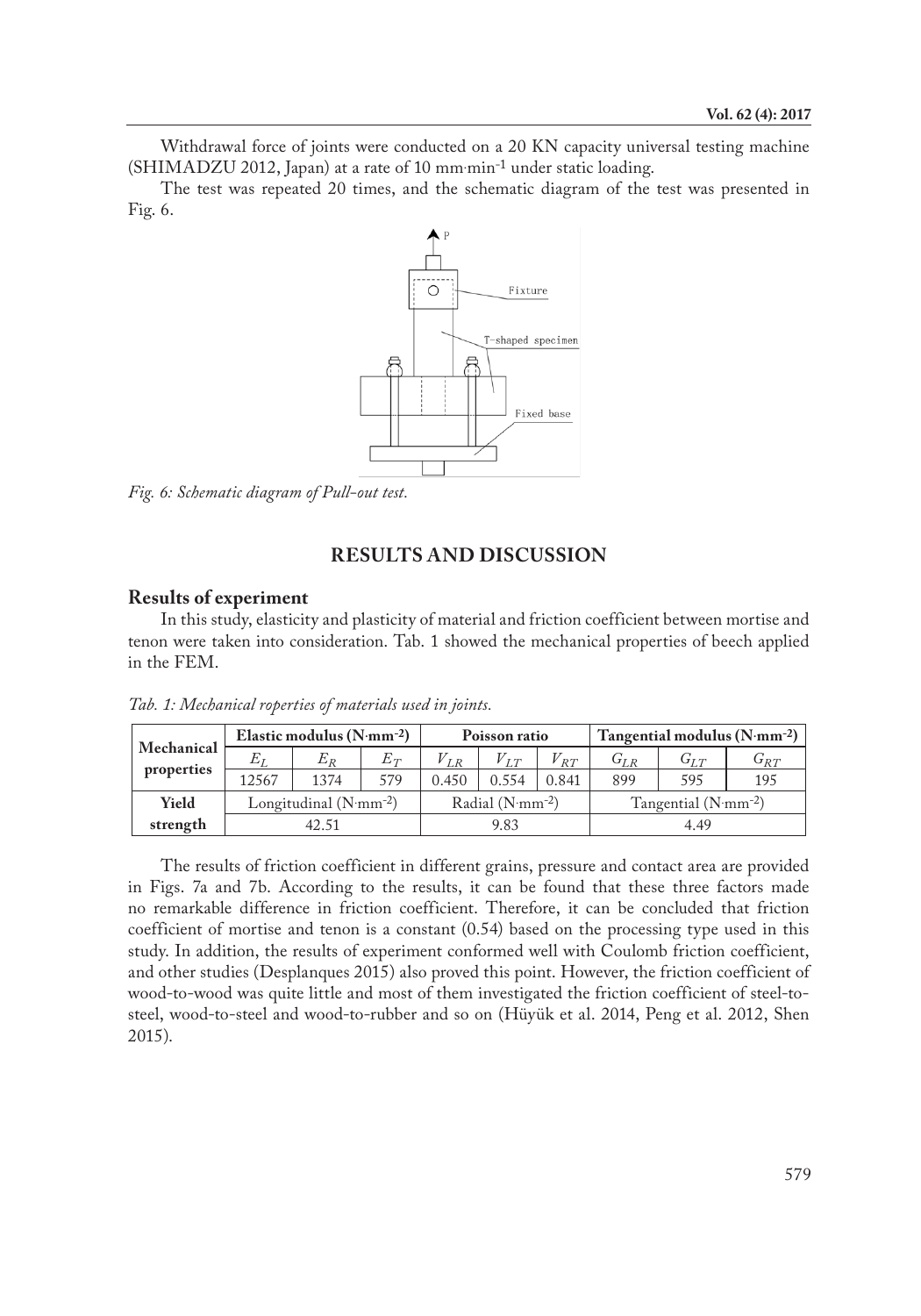

*Fig. 7: Friction coefficient in different load and grain direction(a) and friction coefficient in different contact area(b).*

The withdrawal force was measured through using universal testing machine such as Fig. 4. Every specimen was measured by vernier caliper before assembly to guarantee the same interference fit. The results were presented in Fig. 8 and the average of 20 tests was 3192.45 N, and standard error was 398 N.



*Fig. 8: Results of withdrawal force experiment.*

#### **Analytic method**

The contact surfaces of oval mortise and tenon joint are curved surfaces which can lead to different strains in different parts of the joint when assembled, so the distribution of stress is not uniform in the joint. With the aim to establish a mathematical model to interpret the distribution of stress in oval mortise and joint, some assumptions below were made in the investigation.

- 1) The deformation of mortise and tenon joint was elastic strains (Džinčić and Skakic 2012).
- 2) The curved surfaces of mortise and tenon are completing contact from the macroscopic scale.
- 3) Stress distribution on any section of joint is same along with the length of the joint.

Then the distribution of stress on curved surfaces will be obtained, if the stress distribution of the arc section was known. The function of stress distribution of curved surface was constructed based on 1/2 arc section due to symmetry, which was just like the shaded part as shown in Fig. 9. Before assembly, every point on the arc section was expressed as Eq. 2. Besides, after assembly, the tenon would be deformed into oval and the corresponding equation was presented in Eq. 3. The interference fit amount between mortise and tenon was defined as  $2\Delta b$ , and  $\varepsilon_0$  was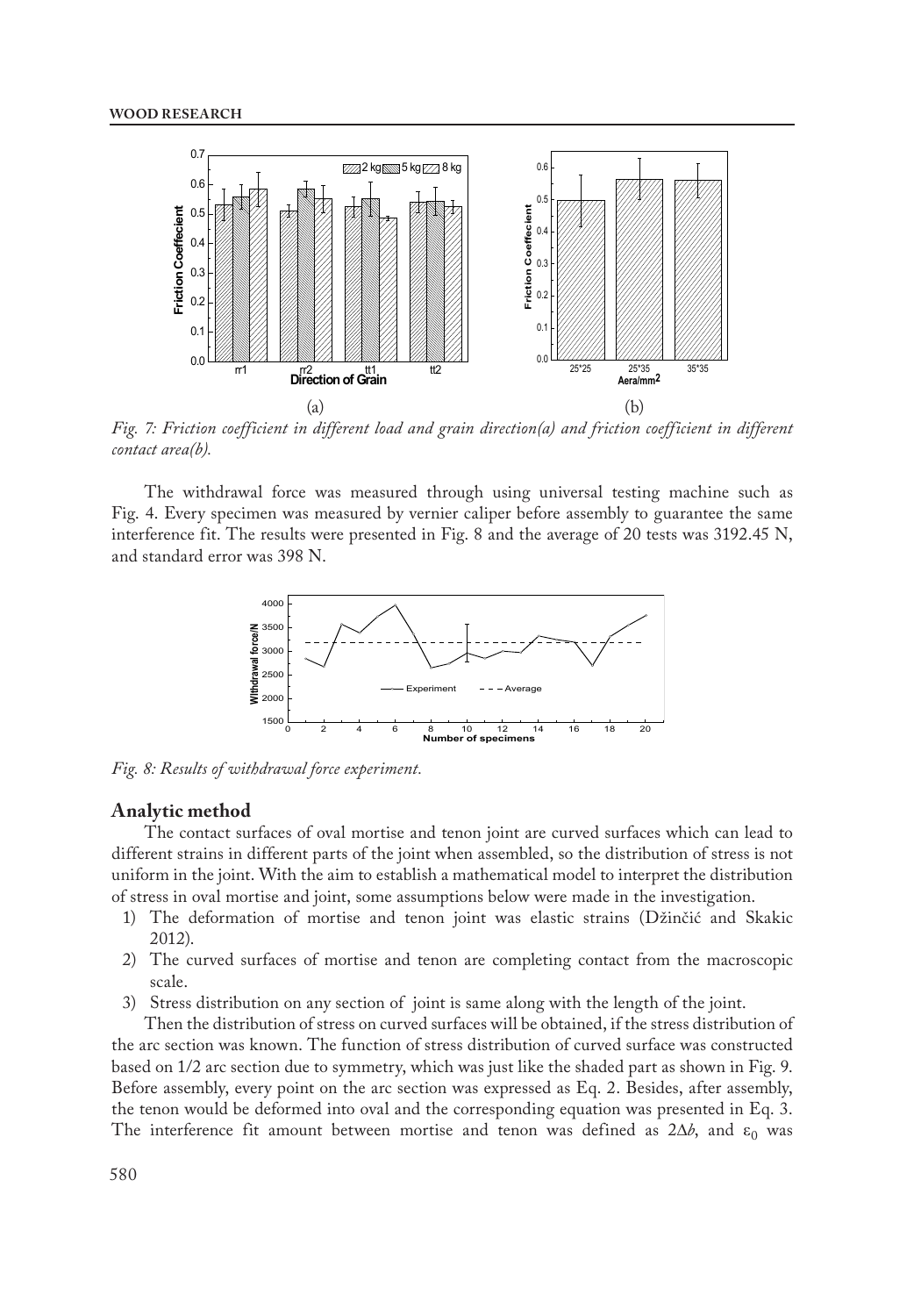the maximum strain of vertex on the curved surface of oval tenon, which was calculated by Eqs. 4 and 5. Then, the strains of points on the arc section of tenon could be derived as expression Eq. 6. Furthermore, the stress distribution function of arc section on oval tenon which could be depicted as Eq. 8 based on the Eq. 7. **VA** 



*Fig. 9: Schematic diagram of mathematical model.*

$$
x^{2} + y^{2} = r^{2} \quad (x > 0, y > 0)
$$
\n
$$
x^{2} + y^{2} = 1 \quad (x > 0, y > 0)
$$
\n(2)

$$
\frac{x}{r^2} + \frac{y}{b^2} = 1 \quad (x > 0, y > 0)
$$
\n
$$
\varepsilon_{(0)} = 2\Delta b/h \tag{3}
$$

$$
\Delta b = r - b \tag{5}
$$

$$
\varepsilon_{(x)} = \frac{\varepsilon_{(0)}}{b} \sqrt{b^2 (1 - x^2 / r^2)} (0 < x < r)
$$
\n(6)

$$
\sigma = E \cdot \varepsilon \tag{7}
$$
\n
$$
\sigma_{\varepsilon} = E \cdot \varepsilon_{\varepsilon} = \frac{2E(r-b)\sqrt{b^2(1-x^2/r^2)}}{(2\varepsilon)^2} (0 < r < r) \tag{8}
$$

$$
\sigma_{(x)} = E \cdot \varepsilon_{(x)} = \frac{\text{ln}(C - \varepsilon) \sqrt{C - (C - \varepsilon)^2}}{h b} (0 < x < r) \tag{8}
$$

Double integration of a quarter surface of tenon was set up, then the contact force of it was able to obtain shown as Eq. 9 and its simplified Eq. 10. Based on the symmetry, the total contact force of tenon could be worked out as Eq. 11. According to the Coulomb Law of Friction, the frictional force could be expressed as Eq. 12, furthermore, the withdrawal force of joint shown as Eq. 13 was equal to the frictional force based on the Newton's third law.

$$
N_{\text{nomal}} = \int_0^L \int_0^r \frac{2E(r-b)\sqrt{b^2(1-x^2/r^2)}}{hb} dx d_L
$$
\n(9)

$$
N_{nomal} = \frac{n_{ELI} \Delta b}{2h} \tag{10}
$$

$$
N_z = \frac{z\pi E L r \Delta b}{h}
$$
  
(11)  

$$
f = \mu N
$$
  

$$
N_z = \frac{V}{h}
$$

$$
F = \frac{2\mu\pi E\ln b}{h} \tag{13}
$$

where: *r*- radius of arc section of oval tenon, which is also the half thickness of the tenon;  $\varepsilon_{(0)}$ - strain of the vertex of arc section;

*∆b* - half of the interference between mortise and tenon;

- *b* semi major axis of the ellipse;
- *N*<sub>nomal</sub>- contact force of oval tenon,

*L* - length of oval tenon;

*f* - half friction force of joint;

*F* - withdrawal force of joint.

Calculated by the mathematical model Eq. 13, the withdrawal force could be obtained as 2928.08N. It needs to be noticed that the wide direction of tenon was radial grain, so when calculation with the mathematical model, elastic modulus ER was supposed to be brought into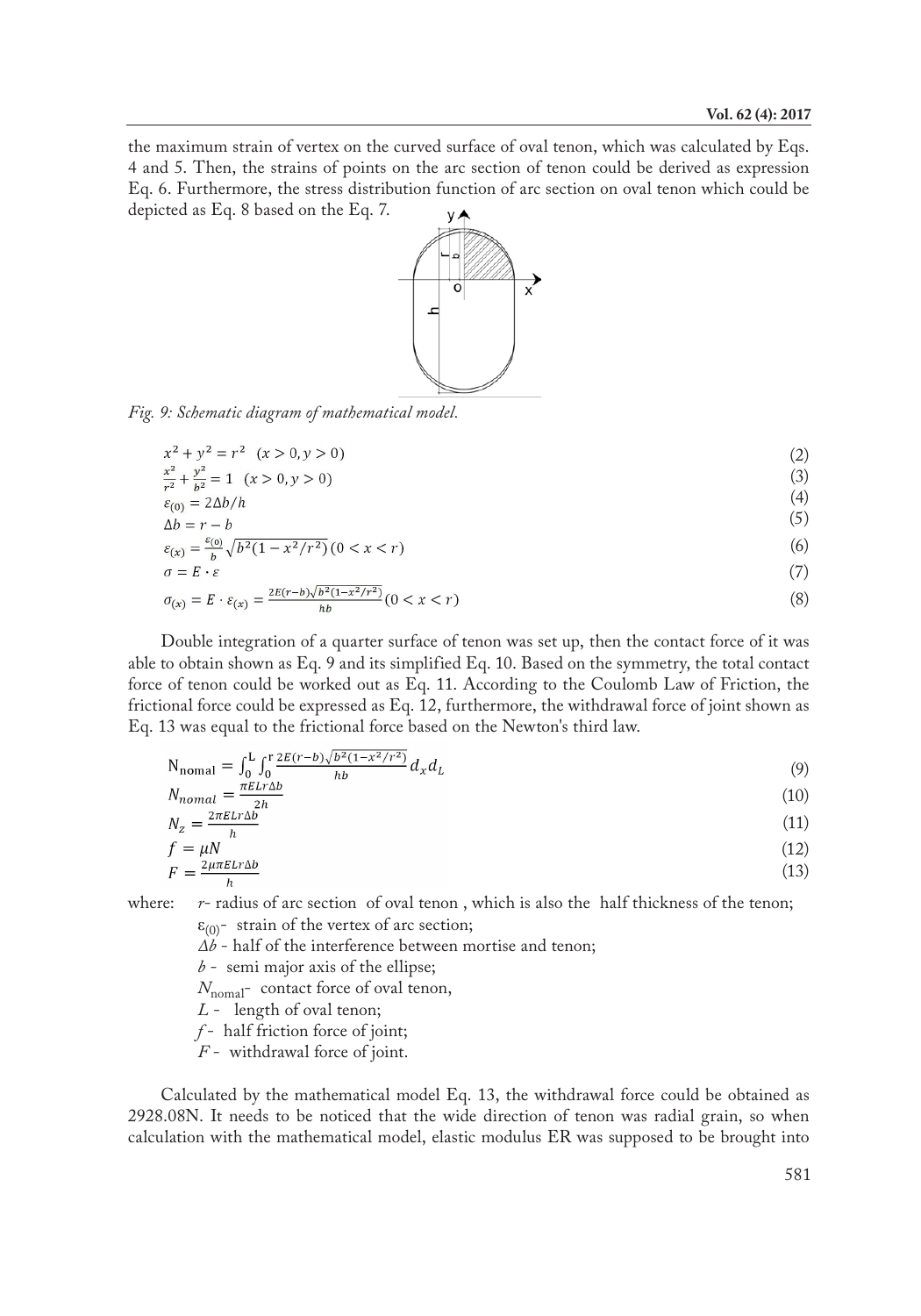#### **WOOD RESEARCH**

the Eq. 13. In addition, the result of analytic method was in a standard deviation compared with that of experiment average, which could satisfy the requirement of engineering design. However, most studies on withdrawal force were nailed and screwed joined based on experimental methods (Douglas et al. 2014, Ringhofer et al. 2014). In addition, the formula calculating the withdrawal force was regressed by experiment data without mechanical theory supporting (Percin 2016).

#### **Numerical analysis**

Simulation of stress distribution on the joint of mortise and tenon with interference fit were investigated through using FEM software (Abaqus CAE 6.14-1) in this study. Finite element models were constructed according to the Fig. 2. Then, loads and constraints were applied in accordance to the Fig. 4. In the joint of mortise and tenon, interference fit was imposed to curved surfaces of tenon, and the flat surfaces of tenon were clearance fit. Besides, friction coefficient was obtained by experiment through the method described above, and a displacement load was imposed to the reference point of rail to make the tenon separate from mortise at a constant rate. It is worth of nothing that the wide direction of the tenon was radial. Consequently, the orientation of material properties in FEM must be the same with it, and the withdrawal strength of wood dowel was significantly influenced by ring angle (Wang et al. 2014) Fig. 10 showed the changes of stress distribution in the process of tenon being pulled out. Among them, the Fig 10a was the condition that mortise and tenon were just assembled with interference fit and no load was imposed to rail. Subsequently, with the increase of load, the stress of the constrained parts grew gradually as presented in Fig. 10b. Finally, with the growth of load, the tenon was away from mortise slowly. In addition, the phenomenon was illustrated in the Fig. 10c and the Fig. 10d.

To further understand the stress distribution on joint, the mortise was studied in detail under the condition of Fig. 10a. It was obvious that the stress of different parts on mortise had exerted significant difference, the stress on curved surfaces were much larger than that on flat surfaces, Besides, the stress of flat surface was nearly zero. In addition, the distribution of stress was the same along with the length of mortise, which also confirmed that the third hypothesis described above was reasonable. Therefore, the distribution of stress on the whole curved surface could be represented by stress on its section as shown in Fig. 11. Furthermore, the stress of nodes along the arc section was extracted as shown in Fig. 12, it is obvious that the stress distribution of nodes on the section of the mortise were similar to a half oval, further illustrating that the mathematical model assembled above was reasonable.



*Fig.10: Stress distribution in different condition. Fig.11: Stress distribution of mortise.*

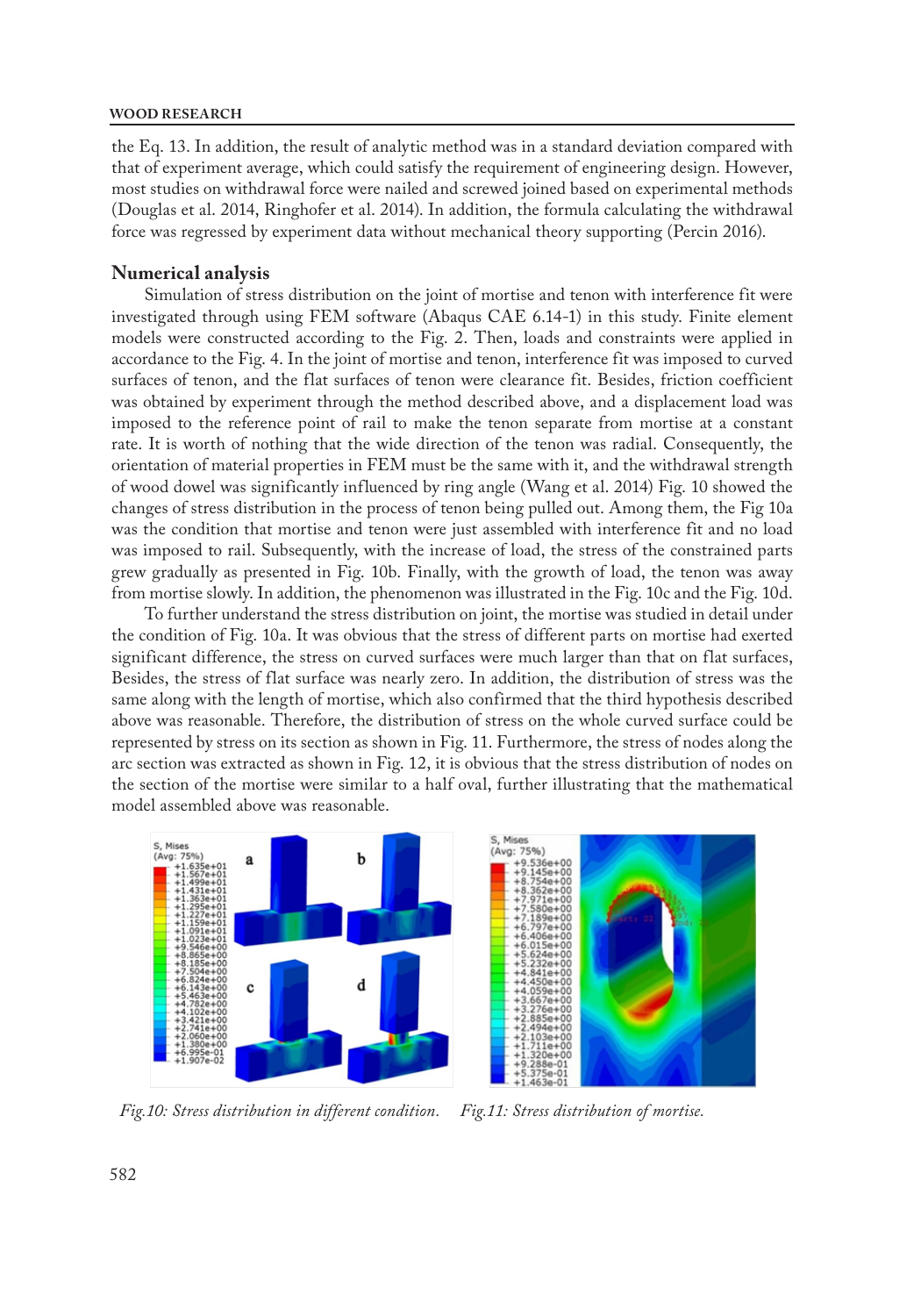

*Fig. 12: Stress of nodes along the arc line on the cross section of mortise.*

The reaction force of the reference point on the end of rail was 3126.27N, which was obtained through using numerical analysis based on the methods described above. According to the Newton's Third Law, the value of the reaction force is equal to the withdrawal force. In addition, the load displacement curve was able to be obtained by numerical analysis, shown in Fig. 13, and compared with the maximum and minimum withdrawal force of experiment.



*Fig. 13: Comparison of the FEM and experiment.*

*Tab. 2: The results and comparison of three methods.*

|         |         | Withdrawal force (N) |         |       | <b>SD</b> of FEM | SD of AM |       |
|---------|---------|----------------------|---------|-------|------------------|----------|-------|
| Min     | Max     | AМ                   | FEM     | Lower | Jpper            | Lower    | Jpper |
| 2673.75 | 3736.88 | 2928.08              | 3126.27 | 16.9% | 16.3%            | 9.5%     | 21.6% |

**Upper:** refers to the percentage that the experimental maximum bigger than that of FEM.

**Lower:** refers to the percentage that the experimental minimum value smaller than that of FEM.

**SD**: refers to Standard Deviation.

The Tab. 2 shows that the results of experiment, analytic method and numerical method respectively, and the deviations of them were figured out. It shows that the upper and lower deviation of the FEM is very close, but the upper deviation of the AM is twice bigger than lower deviation indicating that the FEM is more stable than AM. Besides, the consistency level between the numerical method and the experiment was nearly 83%, accounting for about 80% between

**AM**: refers to the result of Analytic Method.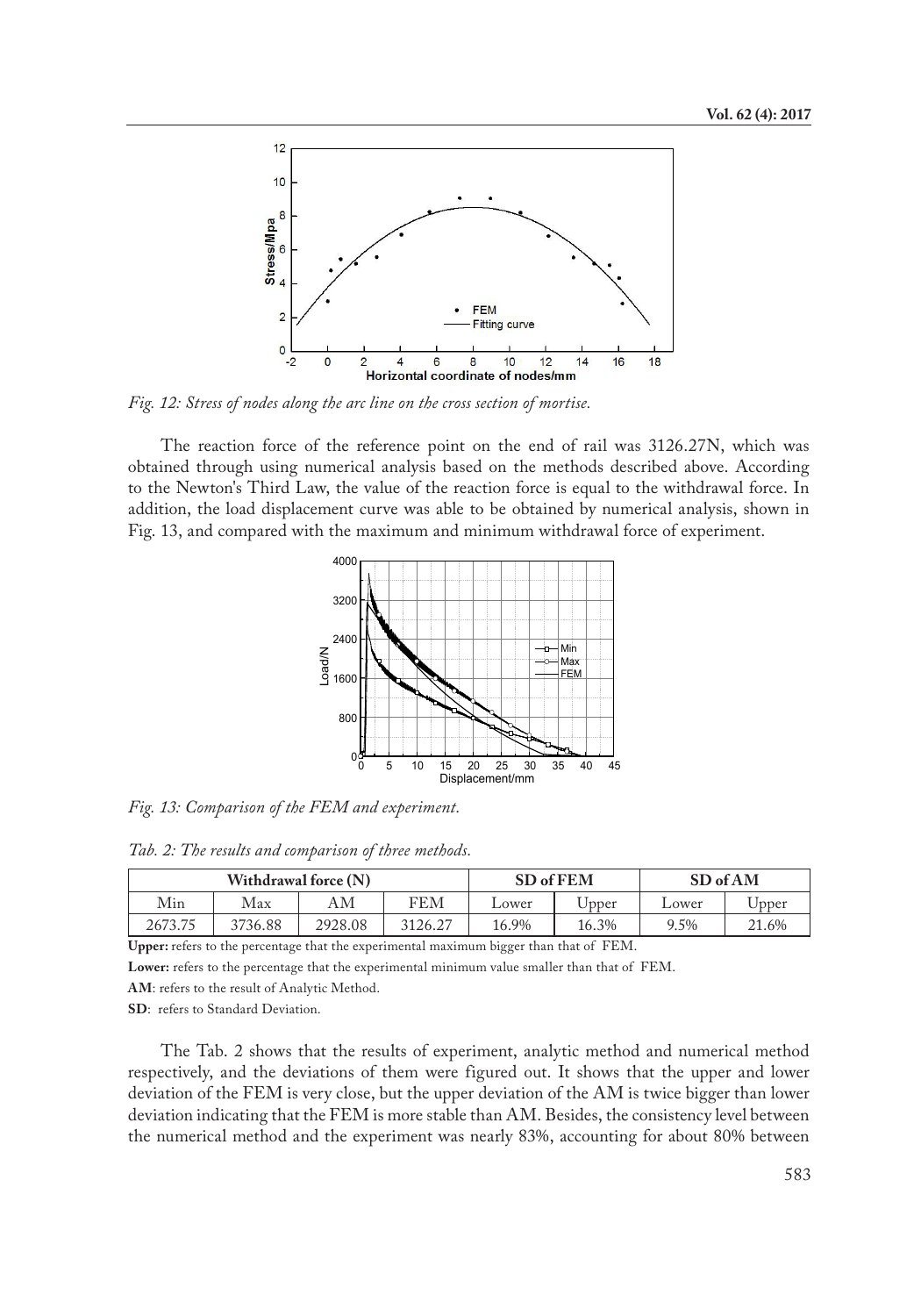#### **WOOD RESEARCH**

Analytic Method and experiment. They are all able to satisfy the need of engineering. However, due to the plasticity of material was not considered in the analytic method, the yield strength of radial direction is 9.831 N.mm-2 showed the mechanical properties of beech applied in the FEM. measured by the experiment, and the maximum contact stress of joint was 9.536 N.mm-2, as shown in the Fig. 11. Therefore, it was suggested that slight plastic deformation might be taken place, which is expected. Since at high interference values, the tube tends to deform plastically at an early stage, reducing the effective interference and thus the contact pressure and the friction force holding the two parts together (Hüyük et al. 2014).

## **CONCLUSIONS**

To conclude, this study was carried out to investigate the methods of analyzing the withdrawal force of oval mortise and tenon joint based on numerical methods and analytic methods, and then verified the validity of them by conducting experiment. Finally, the characteristic and accuracy of them were compared and the final conclusions were as follows:

- 1) Different grains, pressure and contact area made no remarkable difference in friction coefficient on the basis of the processing type in this work.
- 2) The consistency level was 83 % and 80 % for the numerical method and the analytic method compared with experiment respectively. Besides, the result of FEM was more accurate than analytic method while the latter was simple and convenient.
- 3) The mathematical model established in the paper is suitable to evaluate the strength of joint, yet the plasticity is not taken into consideration.
- 4) The numerical method could forecast the stress distribution of oval tenon which is proved to be suitable to apply to furniture design as well as other wood-frame construction.

In conclusion, both the numerical method and the analytic method are applicable to analyze the withdrawal strength of joint in structure design of furniture and wood construction.

## **ACKNOWLEDGMENTS**

This study was supported by National Forestry Public Welfare Industry Research Special with the project number: 201204700202l and Jiangsu Provincial College of Science and Engineering PAPD.

## **REFERENCES**

- 1. Çolakoğlu, M.H., Apay, A.C., 2012: Finite element analysis of wooden chair strength in free drop, International Journal of the Physical Sciences 7(7): 1105-1114.
- 2. Derikvand, M., Ebrahimi, G., 2014: Finite element analysis of stress and strain distributions in mortise and loose tenon furniture joints, Journal of Forestry Research 25(3): 677-681.
- 3. Desplanques, Y. 2015: Amontons-coulomb friction laws, A review of the original manuscript. SAE Int. J. Mater. Manf. 8(1): 98-103.
- 4. Divos, F., Tanaka, T., 1998: Determination of shear modulus on construction size timber, Wood Science and Technology 32(6): 393-402.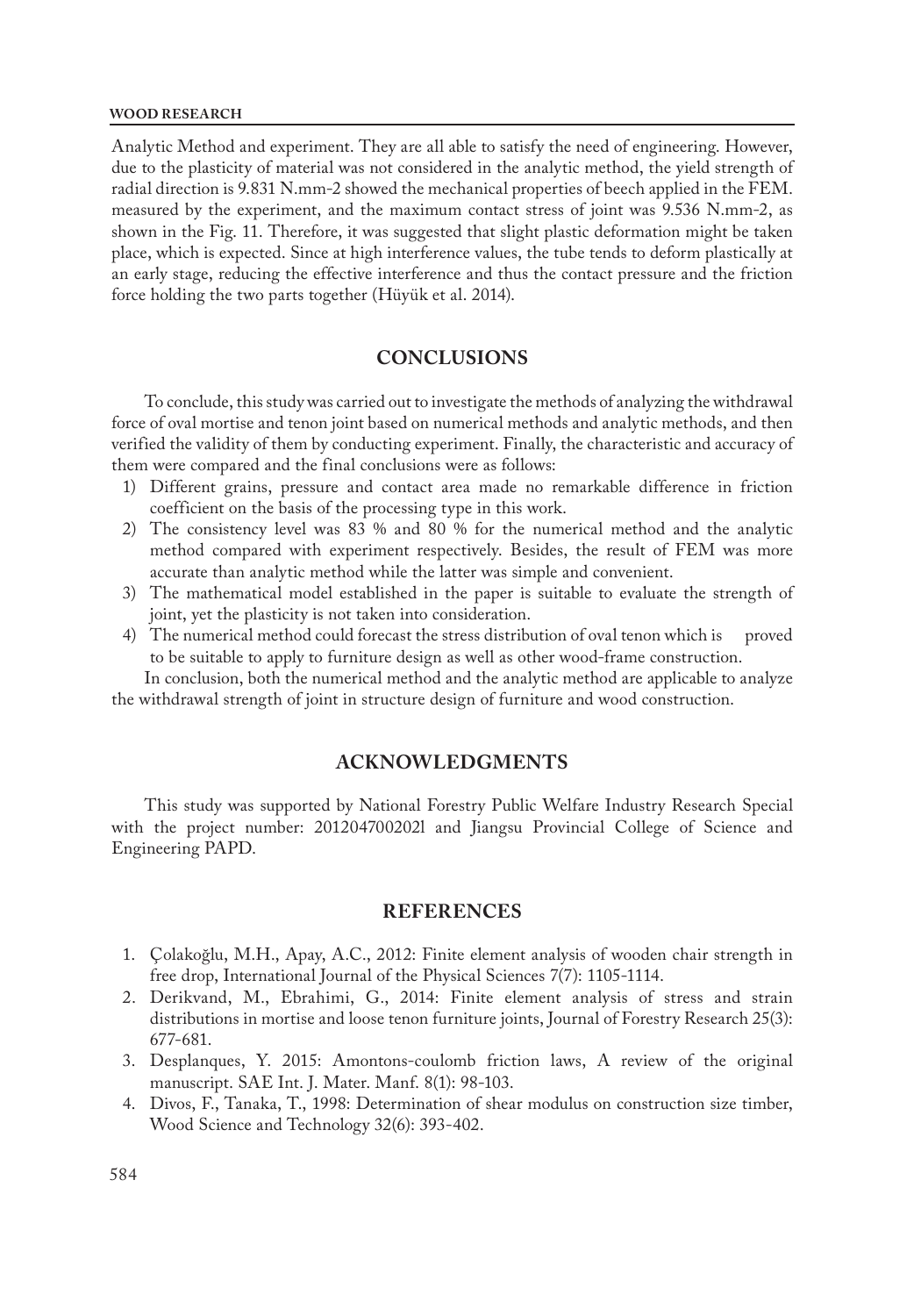- 5. Douglas R., 2014: Withdrawal strength and bending yield strength of stainless steel nails, Journal of Structural Engineering 141(5): 1-7.
- 6. Dzincic, I., Skakic, D., 2012: Influence of type of fit on strength and deformation of oval tenon-mortise joint, Wood Research 57 (3): 469-477.
- 7. Eckelman, C. A., 2003: Textbook of product engineering and strength design of furniture. Purdue University Press, West Lafayette, Indiana.
- 8. Hu, W. G., 2015: Study of finite element analysis of node in solid wood structure furniture based on ANSYS, Furniture & Interior Design 46(11): 65-67.
- 9. Hüyük , H., Musica, M., 2014: Analysis of elastic-plastic interference-fit joints. 11th International Conference on Technology of Plasticity, ICTP 2014, Pp 19-24.
- 10. Kasal, A., Eckelman, C. A., Haviarova, E., Yalcin, I., 2015: Bending moment capacities of L-shaped mortise and tenon joints under compression and tension loadings, BioResources 10(4): 7009-7020.
- 11. Kasal, A., Smardzewski, J., Kuşkun, T., Ziya, Y., Erdil, Y. Z., 2016: Numerical analyses of various sizes of mortise and tenon furniture joints, BioResources1 1(3): 6836-6853.
- 12. Li, P., 2010:Mechanical analysis for typical mortising joints of wood product with finite element method, Wood Processing Machinery 25(02): 13-15.
- 13. Lv, Y.H., 2012: Application of finite element software ANSYS on strength analysis of fruitwood furniture, Journal of Northwest Forestry University 18 (06): 181-184.
- 14. Nuri, M., Karaman, A., Akinay, A., 2016: Finite element method application of wooden furniture, International Conference on Research in Education and Science.
- 15. Peng, X.R., 2012: Influence of lubricating and cooling mediums on frictional coefficient during wood cutting, China Wood Industry 26(5): 31-37.
- 16. Percin, O., 2016: Determination of screw withdrawal strength of heat treated and reinforced laminated veneer lumber, BioResources 11(1): 1729-1740.
- 17. Ringhofer, A., Grabner, M. Silva,C.V., Branco, J., 2014: The influence of moisture content variation on the withdrawal capacity of self -tapping screws, Holztechnologie 55(3): 33-40.
- 18. Shen M.X., Zheng J.P., Meng X.K., 2015: Fretting characteristics of fluorine rubber O-ring for reciprocating shaft seal, Journal of Mechanical Engineering 51(15): 39–45.
- 19. Smardzewski, J., 2015b: Furniture design, Springer, Heidelberg, Germany 377 pp.
- 20. Smardzewski, J., Papuga, T., 2004: Stress distribution in angle joints of skeleton Furniture, Electronic Journal of Polish Agricultural Universities. Wood Technology 7(1).
- 21. Shu, W., 2013: Study of joints of solid wood chair by finite element method, Master's Thesis. Central South University of Forestry and Technology, China.
- 22. Wang, Y., Lee, S., 2014: Design and analysis on interference fit in the hardwood dowelglued joint by finite element method, Procedia Engineering 79: 166-172.
- 23. Xu, Z., Zhang, Ch., 2011: Dropping simulation analysis of the solid wood furniture based on ANSYS/LS-DYNA, Furniture & Interior Design 6(05): 13-15.
- 24. Yorur, H., Uysal, B., 2016: Simulating strength behaviors of corner joints of wood constructions by using finite element method, Drvna Industrija 67(2): 133-140.